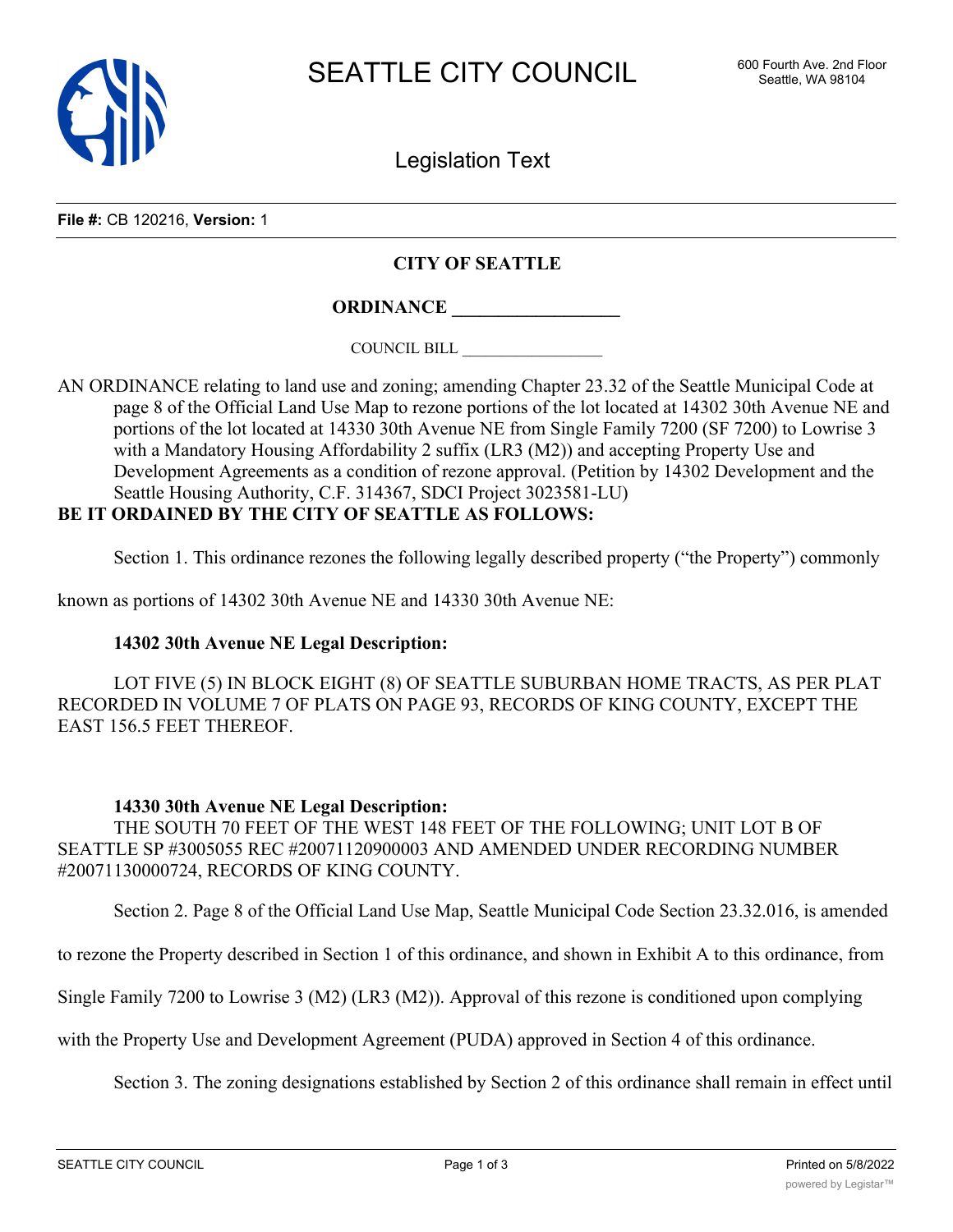the Property is rezoned by subsequent Council action.

Section 4. The PUDAs attached to this ordinance as Exhibits B and C are approved and accepted.

Section 5. The City Clerk is authorized and directed to file the PUDAs with the King County Recorder's

Office; to file the original PUDAs along with this ordinance at the City Clerk's Office upon return of the recorded PUDAs from the King County Recorder's Office; and to deliver copies of the PUDAs and this ordinance to the Director of the Seattle Department of Construction and Inspections and to the King County Assessor's Office.

Section 6. This ordinance, effectuating a quasi-judicial decision of the City Council and not subject to mayoral approval or disapproval, shall take effect and be in force 30 days from and after its passage and approval by the City Council.

Passed by the City Council the \_\_\_\_\_\_\_ day of \_\_\_\_\_\_\_\_\_\_\_\_\_\_\_\_\_\_\_\_\_\_\_, 2021, and signed by me in open session in authentication of its passage this \_\_\_\_\_ day of \_\_\_\_\_\_\_\_\_\_\_\_\_\_\_\_\_\_\_\_\_\_\_\_\_\_\_\_\_, 2021.

President of the City Council

Filed by me this \_\_\_\_\_\_\_ day of \_\_\_\_\_\_\_\_\_\_\_\_\_\_\_\_\_\_\_\_\_\_\_\_, 2021.

Monica Martinez Simmons, City Clerk

(Seal)

Exhibits: Exhibit A - Rezone Map Exhibit B - Property Use and Development Agreement for 14302 30th Avenue NE